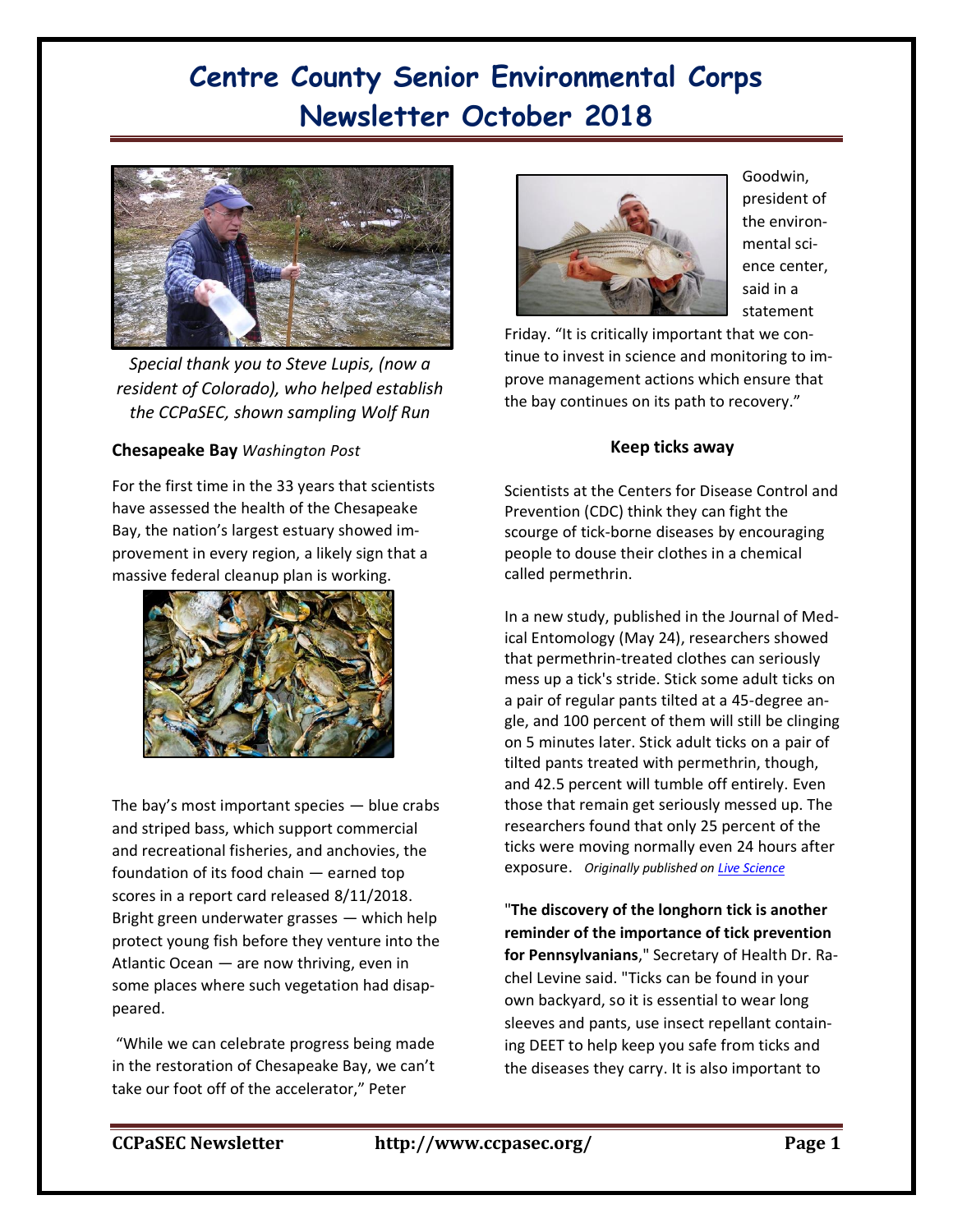check yourself and your pets for ticks, as pets can bring ticks indoors."

Officials said female longhorn ticks reproduce asexually and a single tick can reproduce and lay 2,000 eggs after feeding on a host. Cattle, pets, small mammals, birds and humans are all potential hosts.



*By John Zaktansky jzaktansky@dailyitem.com* 

## **RADON from Fracking**

According to a new study published by the National Institute of Environmental Health Sciences, the level of Radon in Pennsylvania homes is increasing in areas where hydraulic fracturing is used to produce natural gas from the Marcellus tight shale formation.

Researchers at Johns Hopkins Bloomberg School of Public Health found that radon levels in homes in Pennsylvania have been on the rise ever since fracking of the Marcellus shale began in 2004. The study, published in Environmental Health Perspectives, looked at radon levels in more than 700,000 structures between 2004 and 2013.

Pennsylvania has one of the most serious radon problems in the country. An estimated 40 percent of Pennsylvania homes have radon levels above Environmental Protection Agency's action guideline of 4 picocuries per liter.

Radon is the [number one](http://www.epa.gov/radon/healthrisks.html) cause of lung cancer among non-smokers. It is a radioactive gas which comes from the natural decay of uranium in soil, rock and water and gets into air we breathe. It typically moves up through the ground to the air above and into homes through cracks and other holes in the foundation. Radon from soil gas is the main cause of problems. **Sometimes radon enters the home through well water.**

### **What you should do**

Testing is the only way to know if your home has elevated levels of radon.

An easy home test kit can be purchased at hardware or home improvement stores for about \$20 to \$30. You may also hire a state-certified testing company. Because radon levels are often highest in the basement, placing your test there is a good idea. However, radon levels can also be high above ground, even in homes without basements, so the ground floor is also a good location to test. If your radon test result is 4-8 pCi/L, you can do a second long-term (365 days) test to get a better idea of the annual average or do another short-term test (2-7 days). In either case, if the result is still 4 pCi/L or higher, you should take corrective action to reduce the radon levels in your home.

https://www.cdc.gov/healthywater/drinking/private/wells/disease/radon.html

#### **My experience with radon**. *Ken Johnson*

When I ran the Dukes County Senior Environmental Corps we participated with a Cape Cod RSVP program that assisted homeowners to test for radon. I was surprised to find it was a problem on Martha's Vineyard.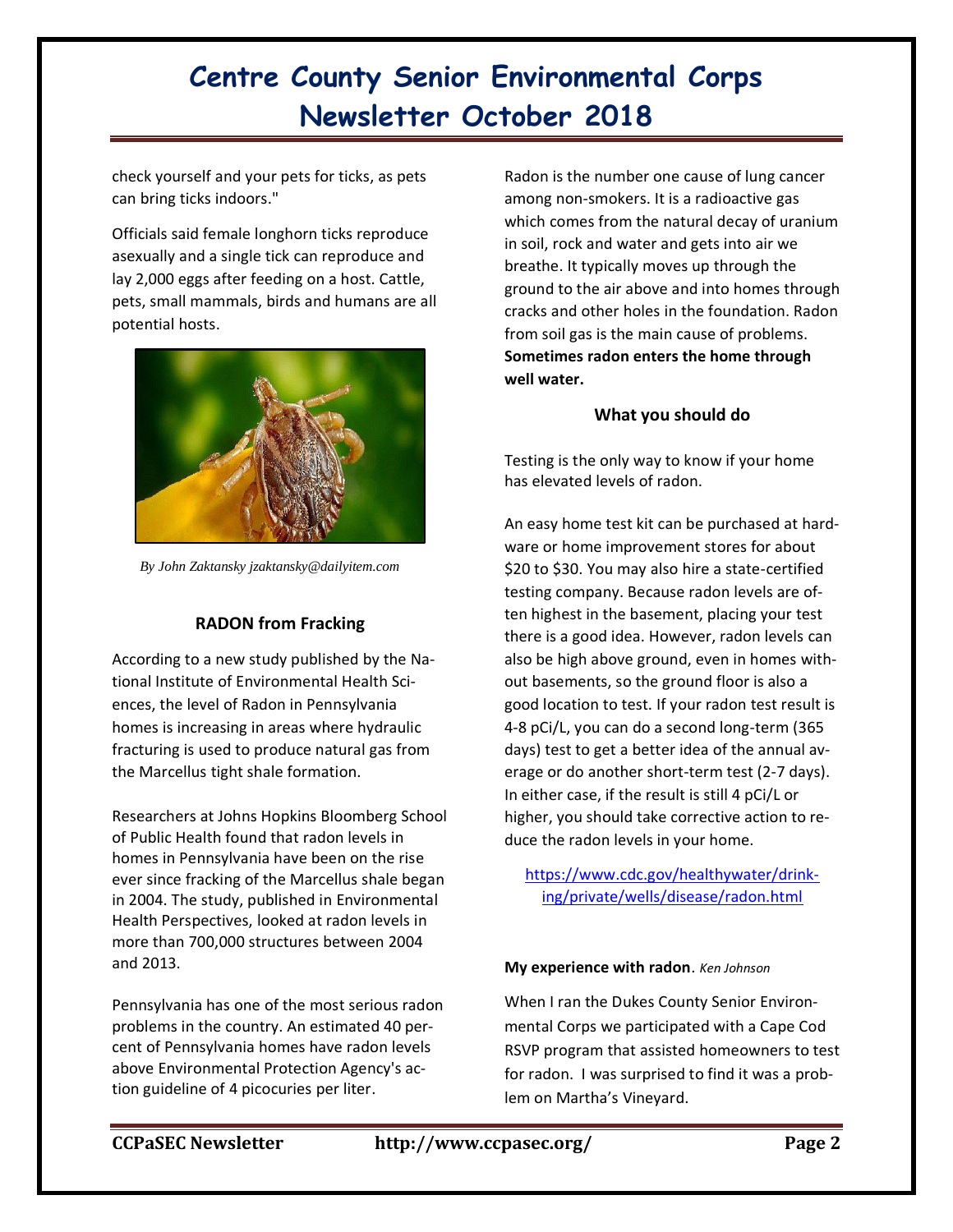Radon was on our mind when we moved to Pennsylvania. We noticed that many of the newer homes in Centre County had some form of radon abatement. Our new home had a passive radon system but it failed inspection. We had to have it modified with a power exhaust.

### **Radon in well water**

My son's home is in Jaffrey NH. His well water has radon. He installed special equipment to outgas the radon.

If you suspect a problem and your drinking water comes from a private well, you may contact a [state certification officer](http://www.epa.gov/dwlabcert) for a list of laboratories in our area that will perform tests on drinking water for a fee.

### **August 2018 Picnic** *Betsie, Joyce and Patty*

On Aug 8 ten members and spouses of CCPaSEC traveled to Irvin Park in Curwensville to join the Clearfield county PaSEC for a picnic. Although the forecast called for a hot, humid day with possible thunderstorms the temperature was comfortable and we experienced just a short light rain. The day began with a social hour when members of the two groups had a chance to chat. Several of the Clearfield people were interested in coming to see how we do our monitoring. We shared a pot luck lunch. After lunch Clearfield Water Specialist Kelly Williams gave an interesting power point presentation titled "Restoration of the Deer Creek Watershed: The Ongoing Journey." Ms. Williams' presentation summarized the process of restoring the stream damaged by AMD (acid mine drainage). AMD is a major stream pollution problem in Clearfield County. Everyone enjoyed a pleasant day of good conversation, information and good food in a pleasant setting.



Please remember to keep the lid and sample vial together to avoid cross contamination.